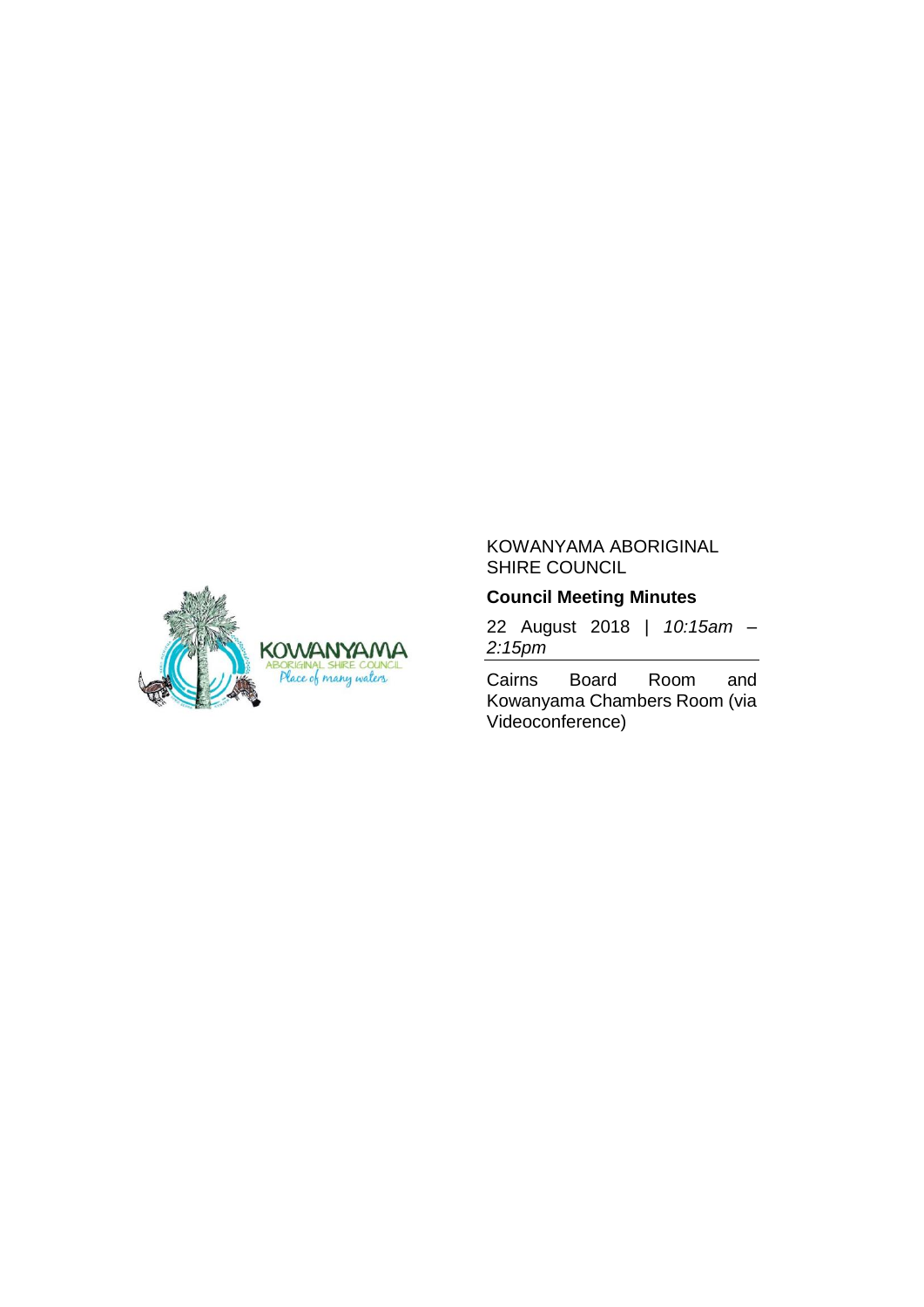# **Present:**

**Councillors** Mayor Michael Yam (Chair) Cr Aaron Teddy Cr Wendy Wust Cr John Fry

# **Executive**

Fabian Williams *Chief Executive Officer (CEO)* Katherine Wiggins *Executive Manager Governance and Operations (EMGO)* Tom Corrie *Executive Manager Infrastructure, Works and Projects (EMIWP)* Aruna Rodrigo *Executive Manager Finance*

# **Guests**

Nil

# **Apologies**

Deputy Mayor Territa Dick Christine Delaney *Executive Manager Human Resources (EMHR)* Michelle Vick *Executive Manager Community Services*

# **1) Welcome & Apologies**

The Mayor welcomed Councillors to the meeting.

# **2) Updates to Councillor Register of Interest or Related Parties**

Nil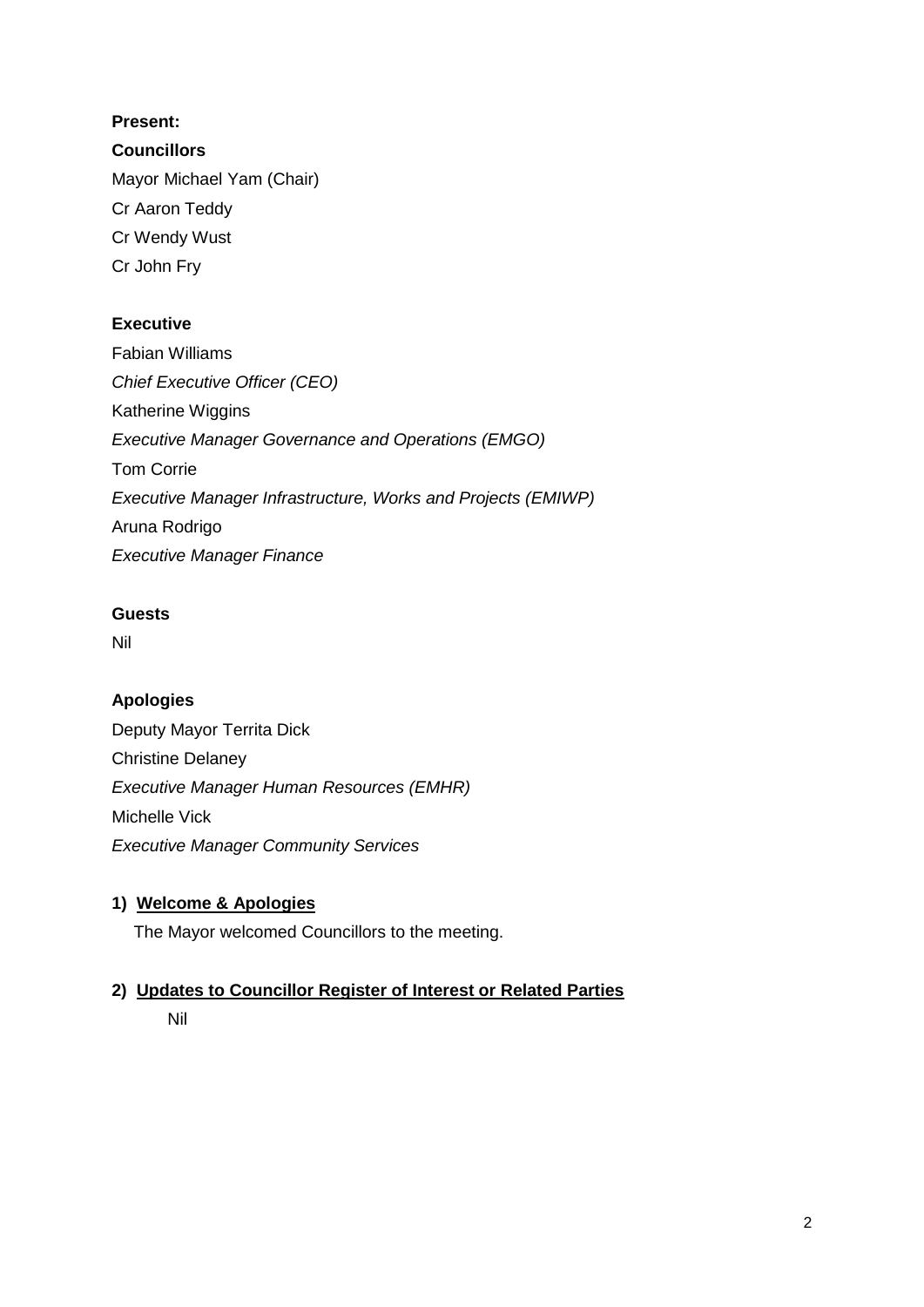# **3) Minutes from Previous Council Meetings**

**a)**

| <b>RESOLUTION - Minutes</b>                       | <b>Moved Cr Fry,</b>     |
|---------------------------------------------------|--------------------------|
| <b>Minutes for July 2018 Council Meeting</b>      | <b>Seconded Cr Teddy</b> |
| That the minutes of the July 2018 Council meeting | <b>MOTION CARRIED,</b>   |
| be adopted as true and accurate.                  | All in favour            |

# **Action Item**

**EMGO to provide an update on the Cattle Company at the next council meeting**

# **4) Action Items from last Executive Meeting**

CEO noted the action items from the previous council meeting.

### **5) Departmental Updates**

### **a) CEO Update**

Mr. Williams CEO presented a verbal update.

### **b) Finance**

EMF presented the August 2018 Financial Report:

Key points from the report are as follows:

- The 18/19 year to date original budgeted (expected) net income was \$3,375,810
- The 18/19 year to date actual net income is \$1,210,823
- The 18/19 year to date original budgeted (expected) expenditure was \$3,322,031
- The 18/19 year to date actual expenditure is \$1,341,691

Our interim net result is a \$130,867 deficit.

Increase in funding by Dept. of Local Government

The Department of Local Government has increased funding for the following programs.

| <b>Funding Program</b> | 2018-19 Approved Funding |
|------------------------|--------------------------|
| <b>SGFA</b>            | \$1,839,112              |
| <b>IEDG</b>            | \$<br>80,000             |
| <b>RRP</b>             | $\mathbb{S}$<br>764,700  |
| <b>TOTAL</b>           | \$2,683,812              |

The net increase over the original estimate amounts to \$ 179,000. The increases will be brought in to the budget in the next half yearly review.

CEO commented that additional revenue may be sourced from council purchasing a contractors camp that could be oncharged to contractors. Councillors queried whether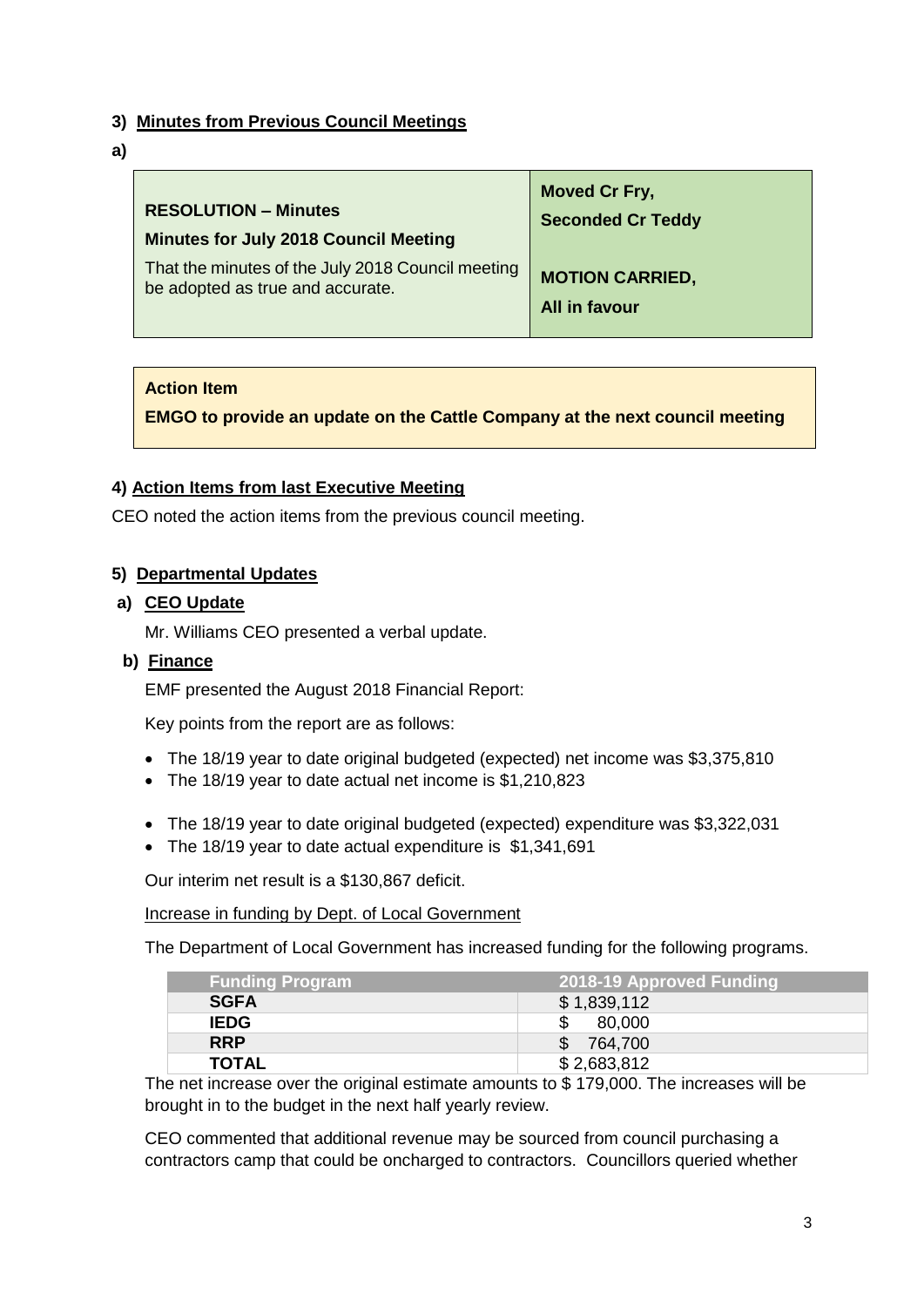purchased outside the budget. CEO advised that he would present a full cost benefit report before purchasing.

EMGO confirmed that under section 110 of the Local Government Act Councillors may be liable to repay expenditure not agreed in the budget or budget review.

EMF stated that it had been requested that a new car be purchased for the CEO.

| <b>RESOLUTION - CEO Car</b><br>That Council approve to purchase a Toyota<br>Landcruiser Sahara Wagon vehicle for the CEO<br>from Mareeba Toyota outright (cash settlement)<br>for \$116,208 | Moved Cr Fry,<br><b>Seconded Cr Teddy</b> |
|---------------------------------------------------------------------------------------------------------------------------------------------------------------------------------------------|-------------------------------------------|
|                                                                                                                                                                                             | <b>MOTION CARRIED,</b><br>All in favour   |

### **Action Item**

**For the Executive to review the current Drug and Alcohol Policy with updated version to be presented to the September 2018 council meeting**

### **Action Item**

**EMF to amend the wording "Kowanyama Car Hire" within the monthly fiancé reports as Kowanyama Car Hire is a separate community run business.** 

### **Morning tea 12.30pm**

### **Council meeting resumed at 1.05pm**

Mayor and CEO gave apologies to attend another matter.

### **c) Governance and Operations**

Ms Wiggins, EMGO presented her monthly report.

#### Leases

The draft Apunipima lease has been received back from Apunipima, currently with Preston law for review.

Blue Café Lease – Sports and Recreation have been advised that Council is intending to provide a lease to November 2018. Andrew Healey has been nominated as the Project Manager for the project, which will involve developing a business plan including matters such as renovations, staffing and food licensing.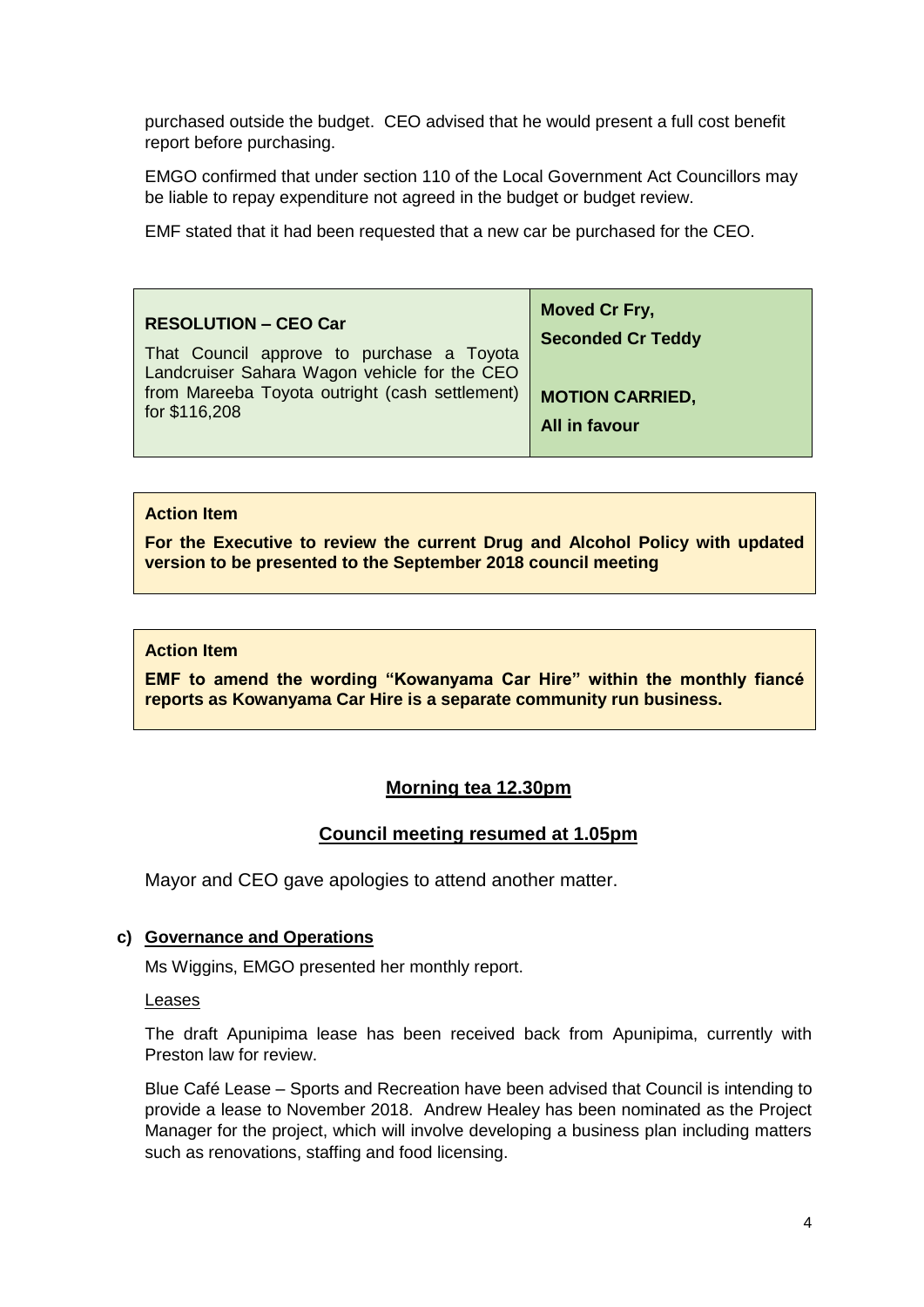### **Action Item**

**EMIWP to coordinate the Blue Café Business Plan to be provided to the September 2018 council meeting.**

### **Housing**

Correspondence was been sent to the Minister for Housing in June 2018 to clarify house sale price methodology and Katter Lease entitlements, two further requests have been provided to the Ministers office, currently awaiting a response.

#### Legal

Ms Wiggins and Cr Wust attended the One Claim hearing on 31 July. On 17th August the State will submit their report on the One Claim matter. Council will be responding to the report through our lawyer Preston Law. The One Claim will only impact land that does not already have native title determined (i.e, where PBCs operate) or on DOGIT land.

#### Telecommunications

Currently working with Telstra for 4G to be connected to the Council office.

#### **Newsletter**

The draft newsletter has now been developed. Over the coming months we will work with community and stakeholders to obtain more good news stories for the newsletter. If you have any suggestions for stories please let us know. The newsletter will be presented later today.

### Policies

We are currently working to ensure the previous matters raised by the QAO have been resolved. In regards to policy only two policies remain to be updated – "Hospitality" and "Gifts and Benefits", these will be presented later today.

### Local Job Training

Council is currently working with DATSIP, Many Rivers and Rise to provide local business training in to community members interested in setting up or developing their own businesses in Kowanyama. Ms Wiggins stated that Many Rivers had submitted a Community Grants Application for council to contribute to the project. EMIWP stated that it would be beneficial for the community for the council to support the project and that an economic forum could also be held on one of the days. Council agreed that the grant would be very beneficial to developing the local economy

|                                                                                                                                  | <b>Moved Cr Wust</b>                    |
|----------------------------------------------------------------------------------------------------------------------------------|-----------------------------------------|
| <b>RESOLUTION - Community Grants Expenditure</b>                                                                                 | <b>Seconded Cr Teddy</b>                |
| That Council approve \$1892 under the community<br>grants policy for Many Rivers to provide support to local<br>business people. | <b>MOTION CARRIED,</b><br>All in favour |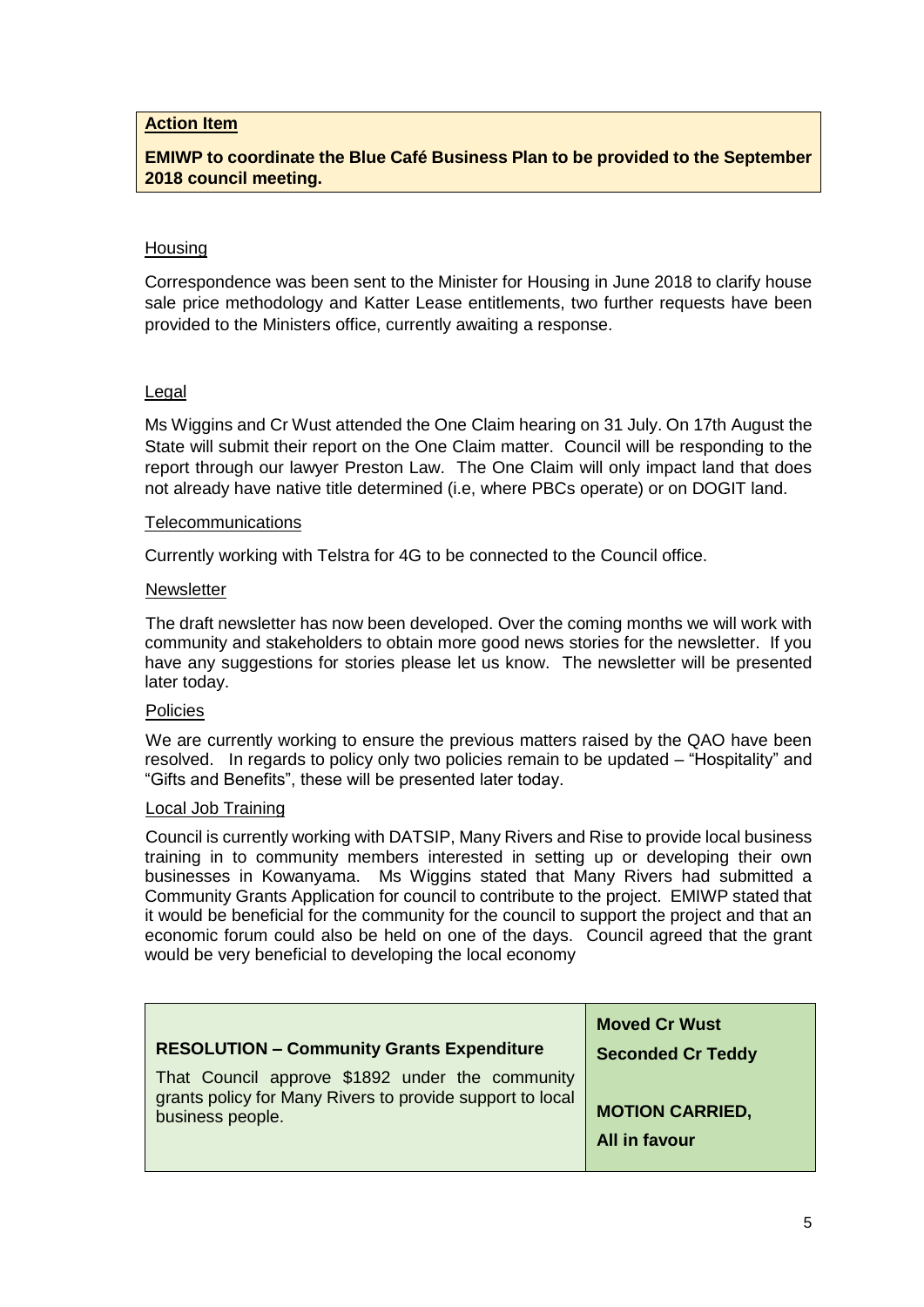# **Action Item**

**EMGO to ensure that trainers are trained in local cultural competency before training is conducted.** 

### **Audit and Risk Committee Meeting**

The next Risk and Audit committee is taking place on 11 September in Cairns.

### **Action Item:**

**Office of the CEO to book travel and accommodation for council attendees to attend the Audit and Risk Committee**

Ms Wiggins presented the current outstanding action items. No further updates were requested.

Mayor and CEO retuned to the council meeting at 1.36pm

### **d) Infrastructure Works & Projects**

Mr. Corrie, EMIWP, presented an update:

### **e) Community Services**

### **Nil report provided**

### **f) Human Resources**

CEO provided an update on behalf for EMHR:

Staff numbers: 112

Current advertised Vacancies: 6

Current Workers Compensation Claims: 1

### **Key Details**

- Current vacancies:
	- o Building Services Manager
	- o Workshop Manager
	- o Accounts Receivable
	- o Community Police
	- o Women's and Children's Services Manager
	- o Youth Engagement Officer *(funded position)*
- Appointments:
	- o Personal Assistant to CEO and Mayor– *to commence 10/08/2018*
	- o Accounts Payable (*Cairns*)– Cornelia Mills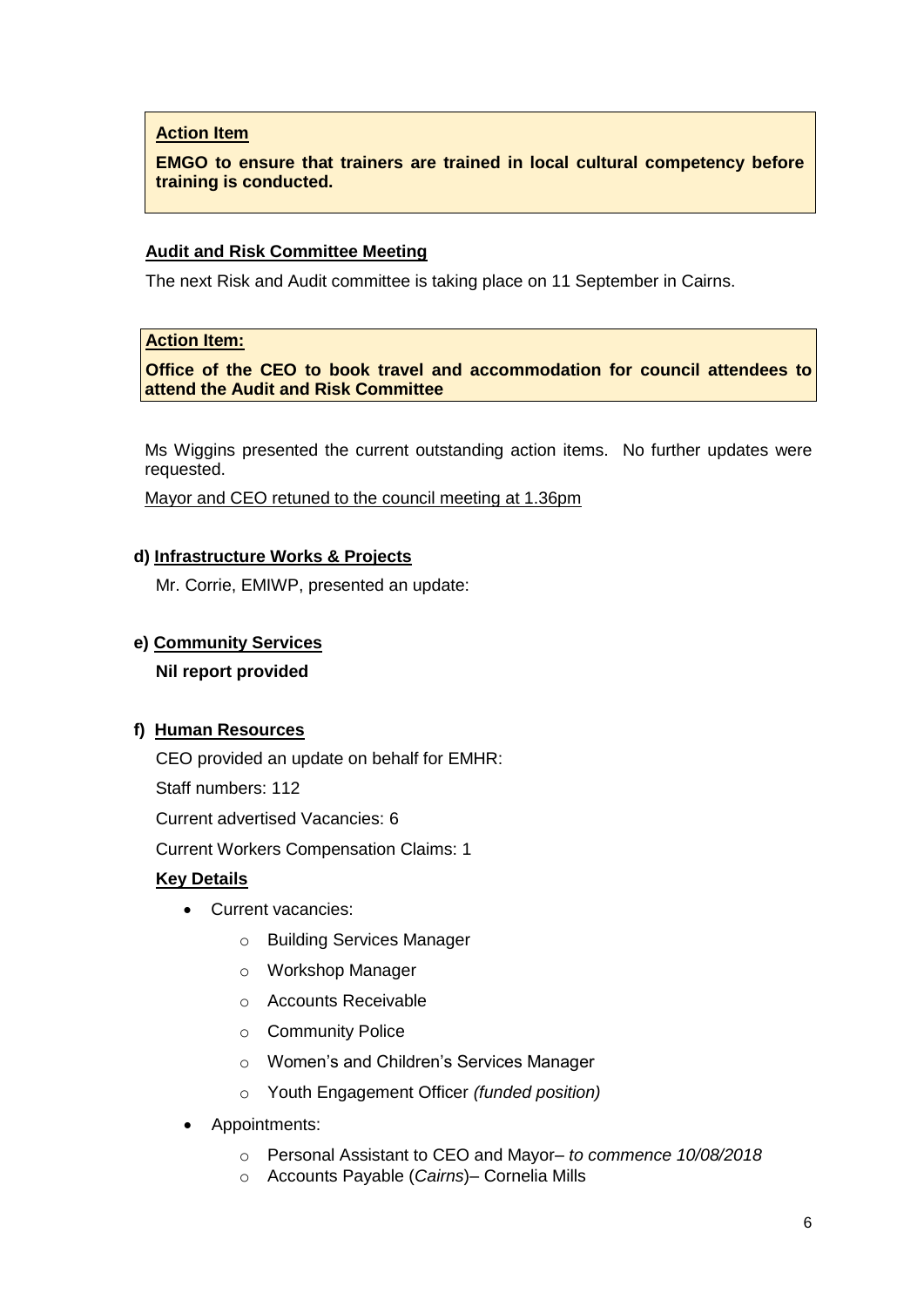- o Aged Care Administration (funded position) *to commence 10/08/2018*
- o Plumber
- Staffing:
	- o Current staffing numbers by Department (*vacant positions in brackets)*

| <b>Executive</b>                    | 7     | <b>Airport</b>                                | 3             |
|-------------------------------------|-------|-----------------------------------------------|---------------|
| Kowanyama                           |       | <b>Batching Plant (currently not being)</b>   |               |
| <b>Admin</b>                        | 7     | advertised)                                   |               |
| <b>Cairns Admin</b>                 | 6(1)  | <b>Post Office</b>                            | $\mathcal{P}$ |
| <b>Building Services</b>            | 9(1)  | <b>Accommodation</b>                          | 7             |
| <b>Parks And Roads</b>              | 3     | <b>Radio Station</b>                          | 2             |
| <b>Centrelink</b>                   | 1     | <b>Women's Shelter</b>                        | 4<br>(0.5)    |
| <b>Community</b><br><b>Police</b>   | 1(1)  | <b>Child Care</b>                             | 6<br>(0.5)    |
| <b>Electrical</b>                   |       | <b>Multipurpose Centre</b>                    | 13(1)         |
| <b>Essential</b><br><b>Services</b> | 6     | <b>Aged Care Facility</b>                     | 15            |
| <b>Purchase Store</b>               | 4     | <b>Environmental Health/Animal</b><br>Control | $\mathcal{P}$ |
| Workshop                            | 5 (1) | <b>Land And Sea Office</b>                    | 11            |

# **6) Agenda Reports**

# **a) Entertainment and Hospitality Policy**

EMGO presented the draft Entertainment and Hospitality Policy. EMGO stated that Council is required to have an Entertainment and Hospitality Policy as per section 196 of the Local Government Regulations. The purpose of the policy is to detail our requirements in the following circumstances:

- entertaining members of the public in order to promote a local government project
- providing food or beverages to a person who is visiting the local government in an official capacity
- providing food or beverages for a conference, course, meeting, seminar, workshop or another forum that is held by the local government for its councillors, local government employees or other persons
- paying for a councillor or local government employee to attend a function as part of the councillor's or employee's official duties or obligations as a councillor or local government employee

| <b>RESOLUTION - Entertainment and Hospitality</b> | <b>Moved Cr Fry</b>     |
|---------------------------------------------------|-------------------------|
| <b>Policy</b>                                     | <b>Seconded Cr Wust</b> |
| That Council adopts the Entertainment and         | <b>MOTION CARRIED,</b>  |
| <b>Hospitality Policy as presented</b>            | <b>All in Favour</b>    |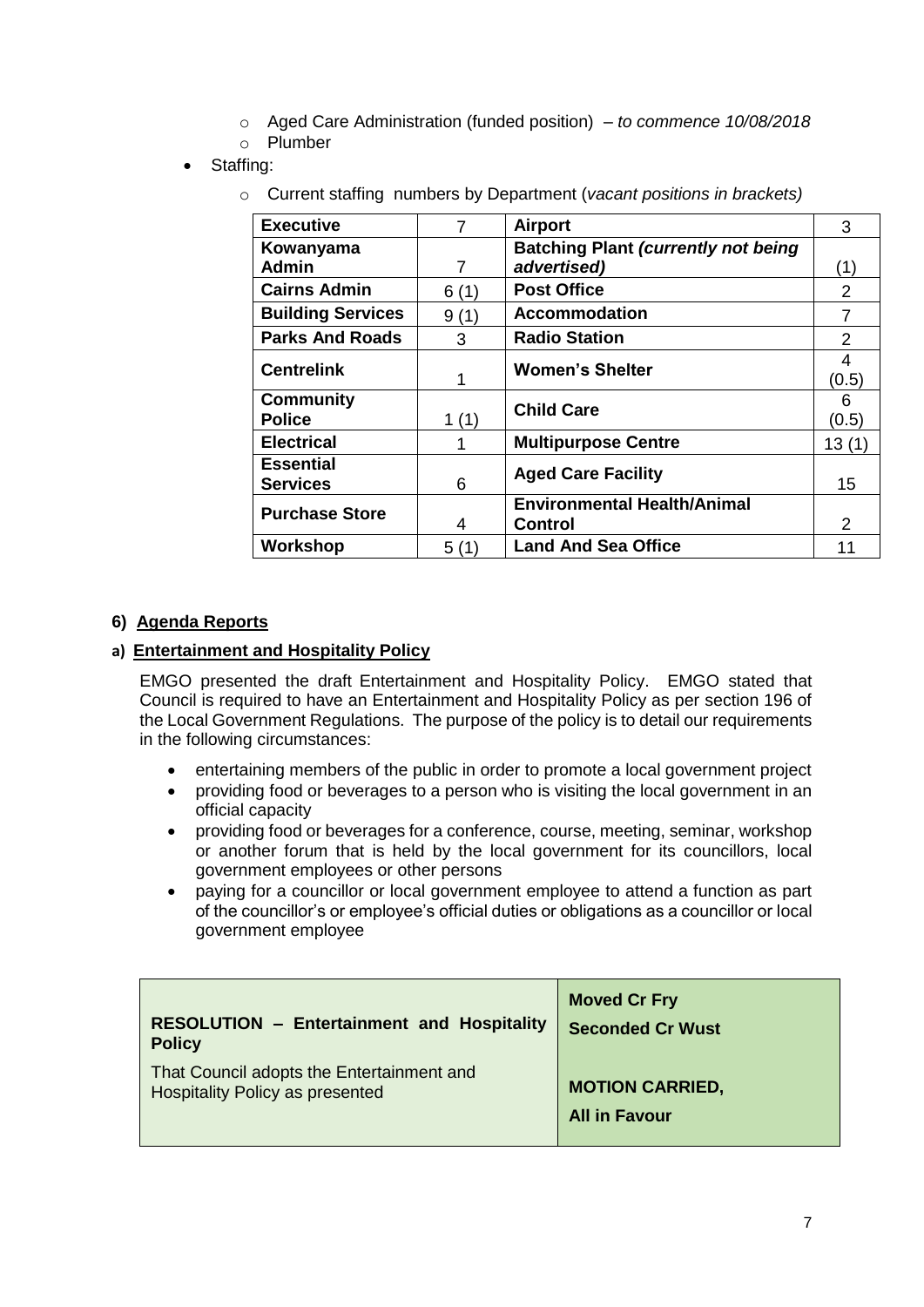### **b) Gifts and Benefits Policy**

Ms Wiggins, EMGO stated that during a recent audit the Crime and Corruption Commission identified that Council did not have a Gifts and Benefits Policy and recommended that Council implement a policy.

The purpose of a Gifts and Benefits Policy is to minimise the risk of Councillors and employees being exposed to an actual or perceived conflict of interest associated with benefits or gifts offered in the course of their official duties.

EMGO summarised the policy and stated gifts should not be accepted if there is an actual or perceived conflict of interest or risk of influencing a council decision. EMGO further stated that any gifts over \$100 should not be accepted or that the CEO or EMGO should be contacted if there is an offer of a gift to agree a position for accepting or disposing of the gift (for example by on gifting to community) and to add the gift to the gifts register.

| <b>RESOLUTION - Gifts and Benefits Policy</b>        | <b>Moved Cr Wust</b><br><b>Seconded Mayor Yam</b> |
|------------------------------------------------------|---------------------------------------------------|
| That Council adopts the Gifts and Benefits Policy as | <b>MOTION CARRIED,</b>                            |
| presented                                            | <b>All in Favour</b>                              |

### **c) Newsletter**

Ms Wiggins, EMGO, presented the Council newsletter. EMGO stated that any ideas for future articles are welcomed. Councillors suggested that future articles could include:

- One Claim matter
- Updates from key community stakeholders
- Safety campaigns such as road safety
- Impacts of noise pollution
- New births and family updates in community
- New merchandise available in the purchase store or post office

|                                                                                         | <b>Moved Cr Wust</b>     |
|-----------------------------------------------------------------------------------------|--------------------------|
| <b>RESOLUTION - Newsletter</b>                                                          | <b>Seconded Cr Teddy</b> |
| That Council adopts the 1 <sup>st</sup> edition 2018 Council<br>newsletter as presented | <b>MOTION CARRIED,</b>   |
|                                                                                         | <b>All in Favour</b>     |

### **d) Staff leave policy**

Ms Wiggins, EMGO, presented the amended staff leave policy on behalf of EMHR. Ms Wiggins stated that following and action from the July Council meeting the policy